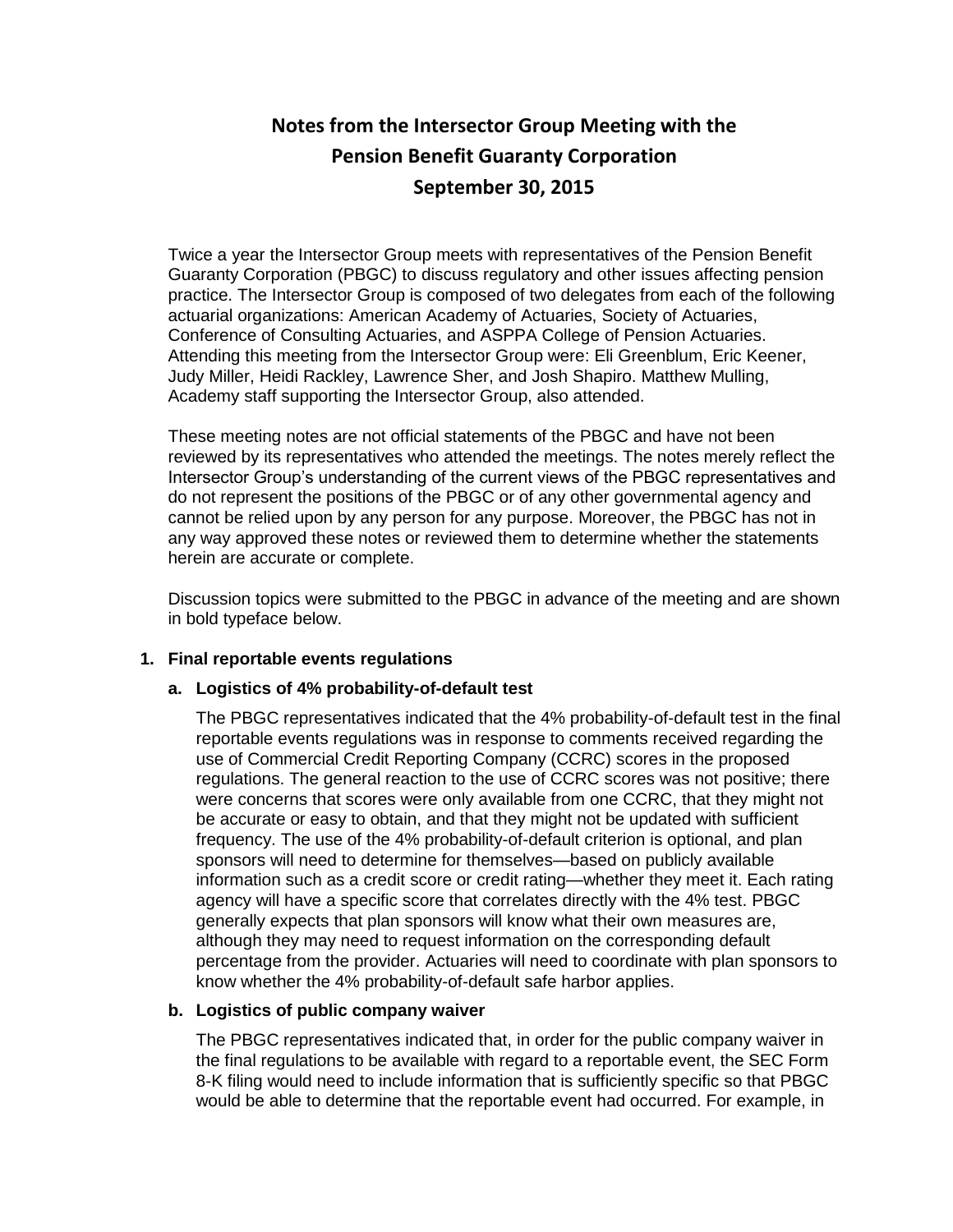the event of an active participant reduction, a Form 8-K filing that merely stated "as a result of the restructuring, the company's worldwide workforce will be reduced 15%" would not be sufficient to meet the public company waiver. To qualify for the waiver, the SEC Form 8-K would need to be more specific about the reportable event, for example: "The 15% reduction in the company's worldwide workforce resulted in more than a 20% drop in the number of active participants in US pension plans."

# **c. Other issues**

The PBGC representatives indicated that they did not contemplate a broad waiver of reporting for 2015 events that are not waived under the old reportable events regulations, which remain in effect through 2015 year end, but would have been waived if the new regulations (which take effect January 1, 2016) had been in effect for 2015. However, plan sponsors can contact the PBGC via the reportable events email box to request a fact-specific waiver.

The PBGC representatives also indicated that new reportable events forms were submitted to the Office of Management and Budget on September 11, 2015 and can be accessed via reginfo.gov [\(Form 10,](http://select.mercer.com/article/US20153166/) [Form 10 Instructions,](http://select.mercer.com/article/US20153169/) [Form 10-Advance,](http://select.mercer.com/article/US20153167/) and [Form 10-Advance Instructions\)](http://select.mercer.com/article/US20153168/). The forms are similar to the recently updated forms under the prior reportable events regulations, with certain changes specific to the new regulations.

Practitioners and plan sponsors with questions about event reporting requirements may submit questions to the email boxes listed on the forms and instructions and expect a prompt reply.

# **2. Update on PBGC's review of actuarial assumptions and potential timing of any changes**

The Intersector Group noted that the assumed retirement age structure mandated for plan termination liability calculations under ERISA section 4044 can make these calculations particularly burdensome and costly. This may become a larger issue for plan sponsors if the PBGC implements proposed regulations under ERISA section 4010 that would increase the number of plan sponsors who are required to report.

The PBGC representatives indicated that they expect to issue proposed regulations within the next 12 months on the interest rates and mortality tables to be used for plan termination liability calculations. The intent is to continue to replicate annuity market pricing, while modernizing the interest rate structure set forth in the regulations (since yield curves can be supported now more than in the past) and updating the mortality assumption. Other actuarial assumptions, including expected retirement ages, will also be considered. The PBGC representatives also indicated that they have received questions about whether updating lump sum interest rates is a priority, but no decisions have been made yet. The mortality assumption was updated for the 2015 PBGC projections report. The mortality assumption for PBGC's annual report will be updated after the section 4044 regulations are issued.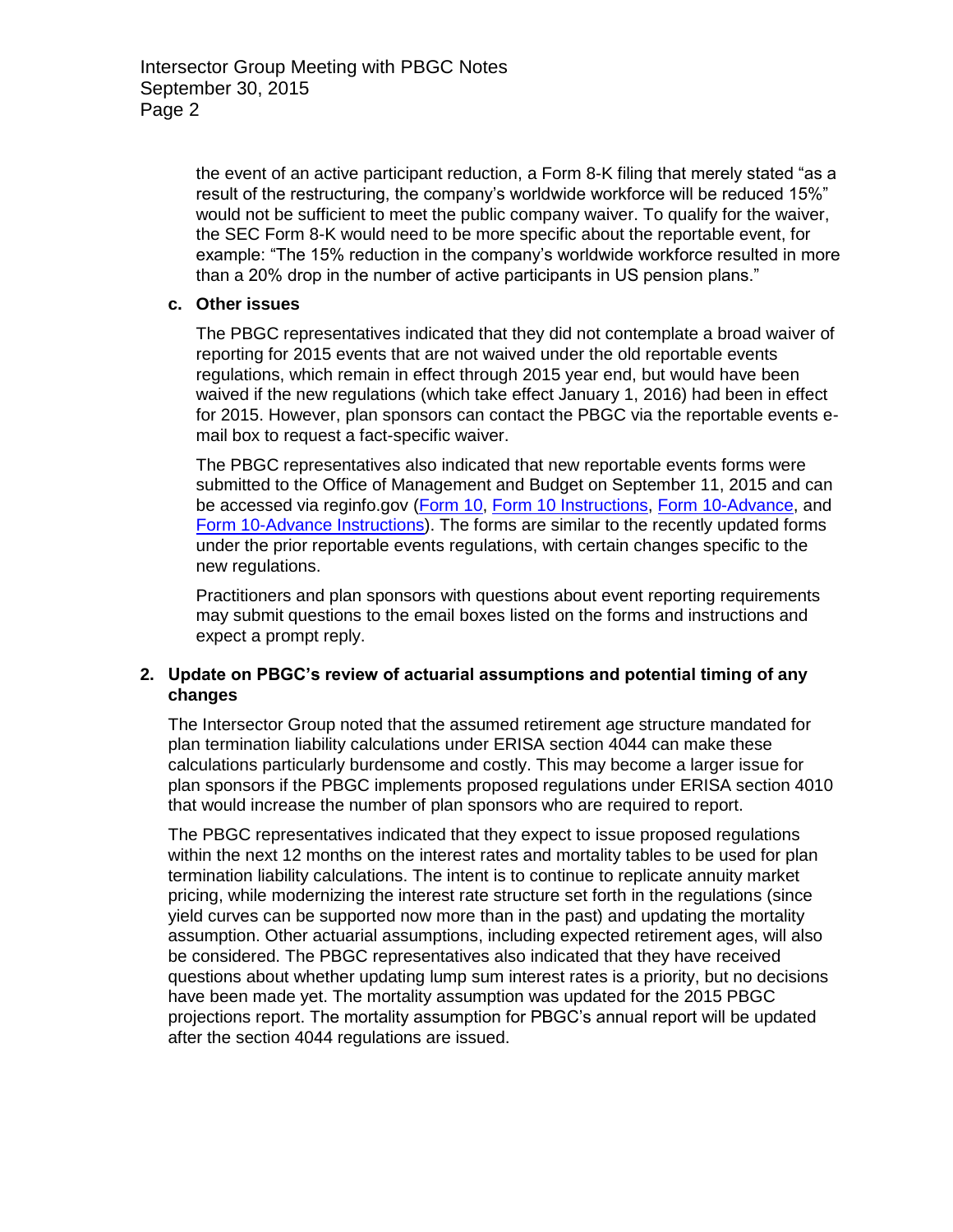Intersector Group Meeting with PBGC Notes September 30, 2015 Page 3

#### **3. Timing of final regulations under ERISA section 4010**

The PBGC representatives could not provide specific comments on changes to the regulations under ERISA section 4010. Given the number and scope of comments received on the proposed regulations, it will take time to review and address them all. However, they expected that the regulations would be finalized in sufficient time for the proposed effective date.

#### **4. Difficulty finding suitable annuity carriers when small- to mid-sized plans terminate**

The Intersector Group noted that some smaller terminating plans are having difficulty finding annuity providers willing to bid on termination annuity contracts, particularly for active or terminated vested (TV) participants. Larger carriers sometimes indicate that capacity is an issue, or they may not be willing to underwrite actives and TVs since retiree-only deals are more attractive. This can lead to questions about whether the plan is still considered to have been terminated, since plan assets must be distributed as soon as is "administratively feasible" following the termination date. It has been suggested that the PBGC could potentially assume the liability for participants when an annuity provider is not available, but this would likely require a statutory change. The Intersector Group also noted that smaller plans sometimes have complicated optional forms, and having some way of eliminating those forms for terminating plans (as permitted under regulations, but without a four-year wait) could be helpful to plan sponsors in carrying out the termination.

The PBGC representatives indicated that they had heard of difficulties in finding annuity carriers, but that this has mostly been with cash balance plans. When the PBGC has received questions about this, they have looked back at recent terminations to determine which carriers provided annuities and then provided carrier names to plan sponsors. PBGC is aware of five new carriers entering the market and another five- to ten considering doing so, but there may be limits to their capacity. The PBGC representatives also noted PBGC does not hesitate to extend the distribution deadline when a plan sponsor is having difficulty finding an annuity carrier. They also stressed that lump sums paid in connection with a plan termination should not be distributed until an annuity contract is in place, since the termination may need to be rescinded if a carrier cannot be found.

#### **5. Issues related to Multiemployer Pension Reform Act of 2014 (MPRA)**

#### **a. Timing of final version of proposed and temporary regulations**

The PBGC representatives indicated that they had received very few comments on their proposed MPRA regulations. Final partition regulations are anticipated by the end of the year.

**b. In light of section 110 of MPRA (guaranteeing preretirement survivor annuities), there are various opinions as to whether the qualified preretirement survivor annuity should now be included in vested benefits for withdrawal liability purposes. Is the PBGC planning to issue guidance on this issue?**